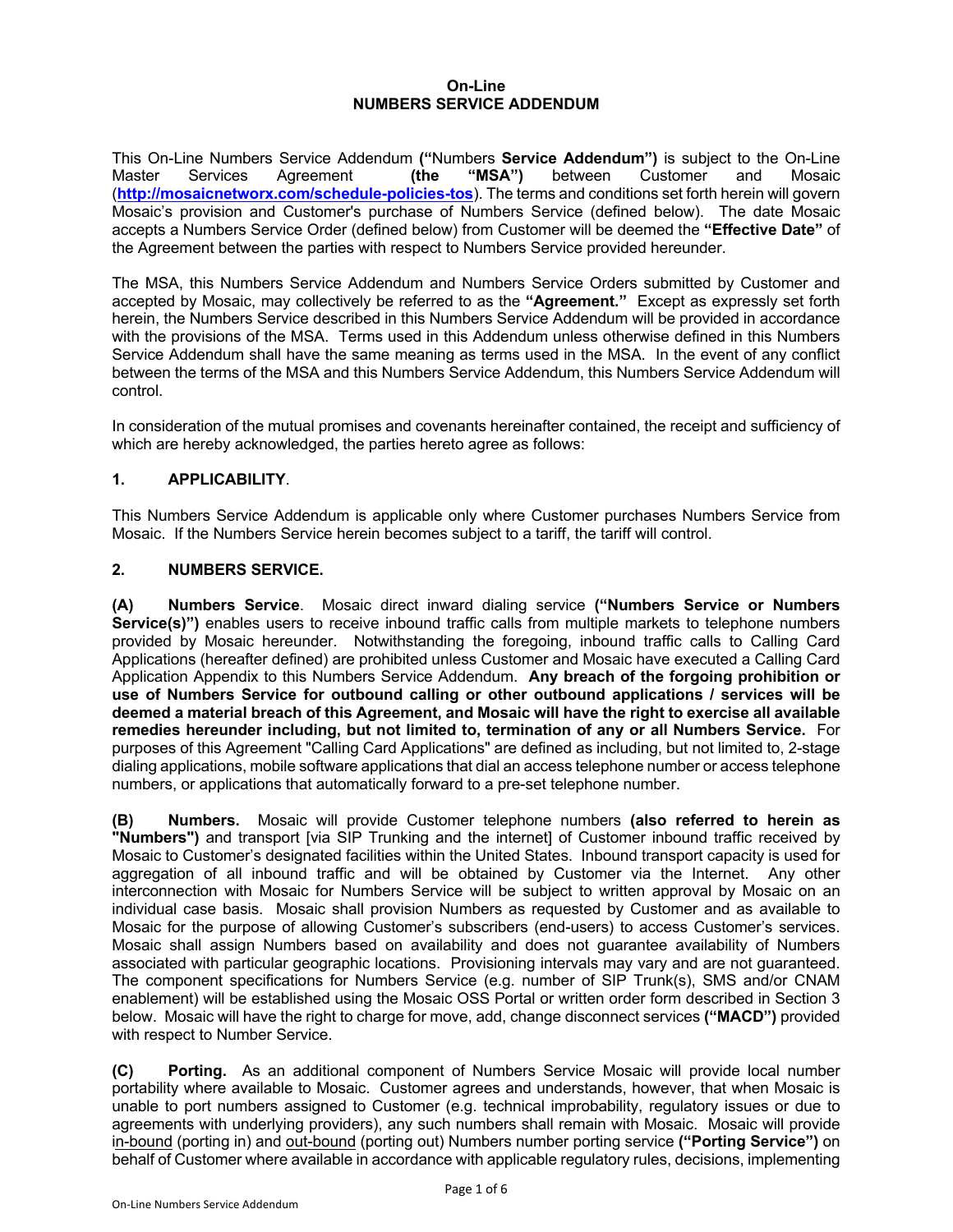procedures, and applicable law. Both Mosaic and Customer will comply with all applicable rules, regulations and orders, including but not limited to all Federal Communications Commission **("FCC")** and state public utility commission rules regarding Porting Service. Prior to, or contemporaneously with each Porting Service request by Customer, Customer shall submit a valid Letter of Authorization **("LOA")** on a form acceptable to Mosaic. Mosaic will not activate an end-user's services without a valid LOA and enduser bill, if applicable, and reserves the right to reject any proposed end-user without such an LOA or if Mosaic reasonably believes the LOA is not validly obtained. Upon receipt of a request from a third-party for porting out a Numbers provided hereunder to Customer to another carrier, Mosaic may port such Number as requested and Mosaic shall have no liability to Customer for the porting out of such Number. For Porting Service, in addition to any other charges applicable under the Agreement, Customer will pay a onetime per-number charge according to the pricing set forth in Customer's Numbers Service Order.

**(D) Local Service Issues.** If any claims related to Mosaic's Porting Service are brought against Customer or Mosaic, then in addition to Mosaic's right to assess Porting Service charges and to terminate the Agreement for breach, Mosaic may suspend all order processing and the Numbers Service until the claim is resolved. Furthermore, if Mosaic, in its sole judgment, has reason to believe that the authenticity or validity of any LOA or group of LOAs is in question, Customer shall, upon request, provide within a reasonable period of time, any further documentation Mosaic deems necessary to establish the validity of such LOA or LOAs to its satisfaction. Customer shall defend and indemnify Mosaic against any and all claims related to the Services, including without limitation, any End-User, LEC or regulatory agency claims (including all "slamming claims"), arising from or related to Customer's use or failure to use adequate means of verification or provide valid LOAs. Customer shall pay Mosaic an amount equal to such charges within three (3) business days of receipt of written notice of the assessment of such charges on Mosaic.

### **3. OSS PORTAL: NUMBERS SERVICE ORDER AND DELIVERY.**

**(A) Numbers Service Order.** Customer requests for Numbers Service must be in a form designated by Mosaic as set forth in a Mosaic approved written order form or through the Mosaic designated Electronic Order Processing aka the Mosaic OSS Portal, and in either case contain the information and specifications necessary for Mosaic to provision the Numbers Service and billing the associated monthly recurring and non-recurring charges (MRR/NRR) **("Numbers Service Order")**. Mosaic's obligation to provide Numbers Service is subject to its acceptance of the Numbers Service Order either in writing or via the Mosaic OSS Portal. The acceptance of a Numbers Service Order requires: **(i)** availability of the Numbers Service component and pricing pursuant to Section 5 below; and, **(ii)** Customer providing certain information and specifications (e.g., number of SIP Trunks, SMS and/or CNAM enablement) which is generally required within the telecommunications industry for the provision of direct inward dialing service and which is necessary for Mosaic to provide the Numbers Service. Information provided by Customer for Numbers Service must be accurate, current and complete. Customer hereby represents and warrants that all such information is always accurate and complete. Customer acknowledges that if it provides any information that is untrue, inaccurate, not current, or incomplete, Customer's rights to use the Numbers Service may be suspended or terminated without liability on the part of Mosaic.

**(B) Service Commitment Period; Start of Service.** The Service Commitment (Term) will be: ninety (90) days for Numbers and twelve (12) months for SIP Trunks, and shall commence on the Numbers Order Completion Date (set forth in Section 3(C) below **("Start of Service").** Unless terminated by Mosaic or Customer upon at least ninety (90) days' notice prior to expiration, the Service Commitment Period in question shall automatically be extended for additional equal periods (Terms), unless one party provides written notice to the other party at least ninety (90) days in advance of the end of the then existing Service Commitment Period (Term) that it does not wish to renew or extend the Service Commitment Period in question.

**(C) Numbers Order FOC / Completion Date.** Mosaic will promptly provision each Numbers Service Order upon its acceptance of a Numbers Service Order either in written form or via the OSS Portal. Mosaic will establish firm order confirmation dates **("FOC Date(s)")** for Numbers Service Orders and notify Customer electronically via email of Numbers Service Order completion at the Customer web address of the Technical Contact set forth on the applicable Numbers Service Order ("Numbers **Order Completion Date").**:

**(D) Billing Commencement.** Mosaic's billing for Numbers Service shall commence as the Numbers Order Completion Date for the Numbers Service in question. For the avoidance of doubt, Customer hereby acknowledges and agrees that Mosaic's delivery of a Numbers Service and the commencement of billing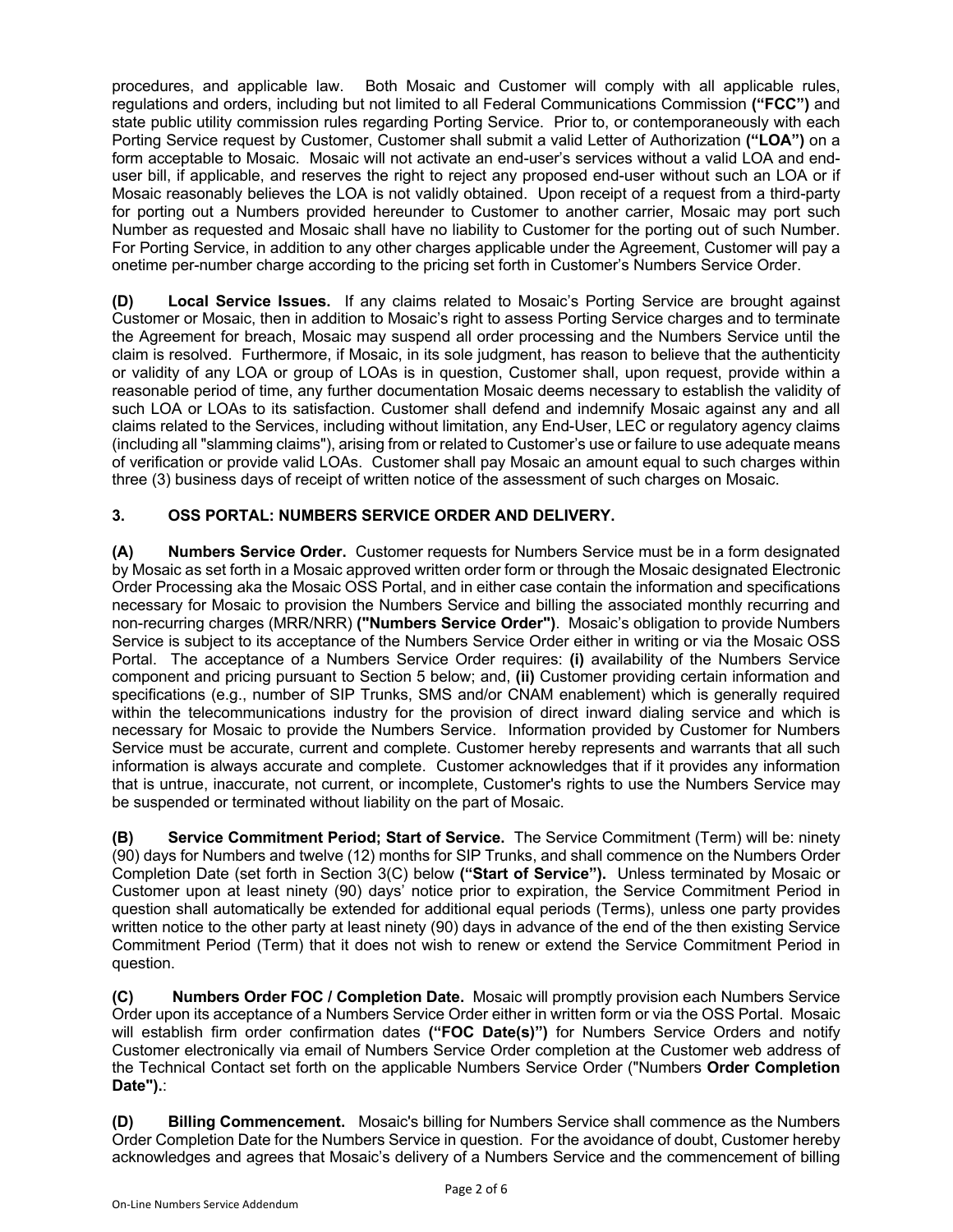for that Numbers Service may not be declined, delayed or conditioned from and after the Numbers Order Completion Date on grounds, including without limitation, whether Customer has procured services from other carriers needed to operate the Numbers Service, and regardless of whether Customer is otherwise prepared to accept delivery of ordered Numbers Service.

## **4. DISCONNECTION OF SERVICE.**

**(A) Disconnection of Numbers Service.** Following Start of Service and prior to expiration of the Service Commitment Period relevant to the Numbers Service(s) in question, Customer may disconnect any of the Numbers Service(s) if Customer provides written notification thereof to Mosaic at least thirty (30) days in advance of the effective date of disconnection. In such event or in the event Numbers Service is terminated by Mosaic in accordance with Section 6(C), Customer shall pay Mosaic all charges for such Numbers Service(s) provided through the effective date of such disconnection, plus a disconnection charge equal to one hundred percent (100%) of the monthly recurring charges for the affected Numbers Service(s) for the unexpired portion of the Service Commitment Period applicable thereto.

**(B) Liquidation.** The parties agree that Mosaic's damages in the event of disconnected Numbers Service(s) shall be difficult if not impossible to ascertain. Therefore, the provision for the charges in this Section 4 in the event of disconnection of Numbers Service(s) are intended to establish reasonable and anticipated charges and expenses (liquidated damages) that will be incurred by Mosaic and payable by Customer, and is not intended as a penalty.

# **5. CHARGES AND PAYMENT TERMS FOR NUMBERS SERVICE.**

**(A) Payments and Invoicing.** Customer shall pay all fees and charges due for Numbers Service in accordance with the "Schedule of Numbers Charges" set forth in the applicable Numbers Service Order. All charges are set forth in US dollars and are exclusive of any **"Additional Charges"** (as defined below). Unless otherwise specified by the parties in writing, Mosaic will invoice Customer for Numbers Service via email to the Customer web address set forth on the initial Numbers Service Order hereunder. Unless otherwise agreed by Mosaic in writing, Customer shall only maintain one (1) email address for invoicing of Service hereunder.

Customer shall make payment to Mosaic in US currency at the address indicated on Mosaic invoices to Customer.

All charges for Numbers Service set forth in a Numbers Service Order are subject to change at Mosaic's sole discretion and upon ten (10) days' notice to Customer, provided however, that the recurring rates applicable to individual existing Number(s) on a per TN basis will remain as established as of the Start of Service date for the existing Number(s) and not subject to change during the Service Commitment Period (Term) therefor exclusive of any automatic extension period provided under Section 3(B) above. Unless otherwise stated in the Numbers Service Order, the rates will apply with respect to each Number (i.e., Telephone Number or TN) comprising Numbers Service.

**(B) Invoice Due Date.** Subject to any terms required by Mosaic pursuant to the Credit provisions of the MSA, following Start of Service, payment for (i) all prorated monthly recurring charges and non-recurring charges (including applicable MACD and Additional Charges); and (ii) monthly recurring charges for the first full month Numbers Service to be provided plus one (1) month in advance shall be due and payable on or before thirty (30) days after the date of Mosaic's invoice to Customer **("First Invoice Due Date")**. Thereafter, the monthly recurring fees and charges (including applicable Additional Charges) for Numbers Service will be invoiced one (1) month in advance of the month in which such Numbers Service is to be provided and will be due and payable on or before thirty (30) days after the date of Mosaic's invoice to Customer **("Future Invoice Due Date")**. The First Invoice Due Date and the Future Invoice Due Date shall be collectively referred to as the **"Due Date."** Metered Usage charges, if any, associated with Numbers Service will be invoiced monthly in arrears and will be payable in the same manner as non-recurring charges. In the event Customer fails to pay Mosaic's invoice in full on or before the Due Date, Customer shall also pay a late fee in the amount of the lesser of one and one half percent (1.5%) of the unpaid balance per month or the maximum lawful rate under applicable state law.

**(C) Additional Charges / Exemption.** All fees and charges are exclusive of any applicable federal, state or local use, excise, gross receipts, sales and privilege taxes, duties, fees (including franchise fees or fees incurred by Mosaic on behalf of Customer from third party providers for maintenance issues resolved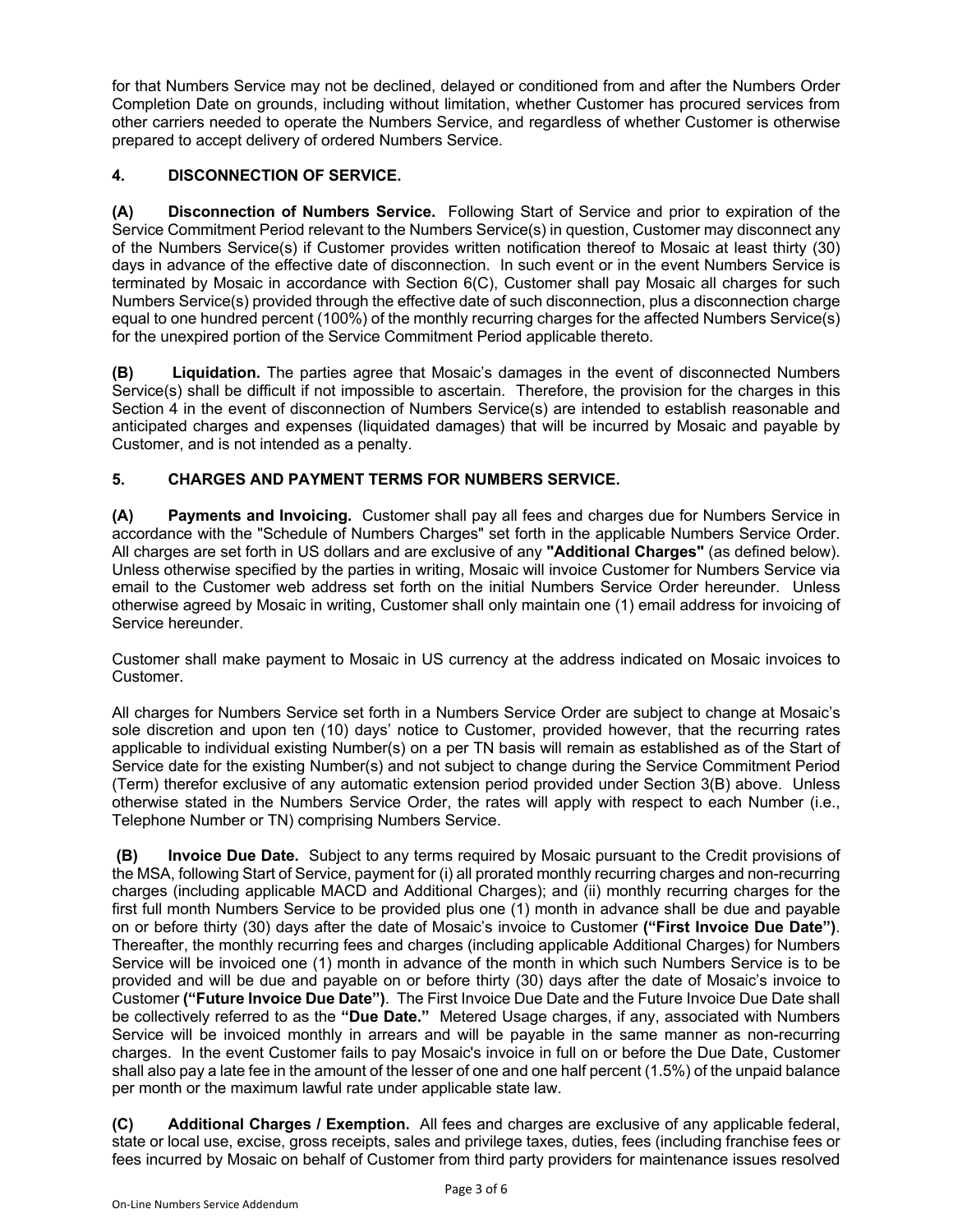or identified on Customer facilities) or similar liabilities (other than general income or property taxes), whether charged to or against Mosaic or Customer because of the Numbers Service(s) or maintenance issues resolved or identified on Customer facilities and charged to Mosaic on behalf of Customer **("Additional Charges")**. Customer shall pay Additional Charges by the Due Date in addition to all other fees and charges provided for herein. To the extent Customer claims an exemption from Additional Charges (e.g., sales tax) Customer must provide a valid exemption certificate to Mosaic. Customer will remain liable for payment of all Additional Charges (e.g., sales tax) for all periods prior to Customer providing Mosaic with an appropriate exemption certificate.

**(D) Disputed Invoices.** If Customer reasonably disputes any portion of a Mosaic invoice for Numbers Service, Customer must pay the undisputed portion of the invoice and submit written notice of the claim (with sufficient detail of the nature of the claim, the amount and invoices in dispute and information necessary to identify the affected SMS Service for the disputed amount. All invoice disputes will be submitted by Customer to the following Mosaic email address: billing@mosaicnetworx.com ("Dispute Resolution Address"). All disputes must be submitted to Mosaic via the Dispute Resolution Address within sixty (60) days from the date of the invoice for those Numbers Services. Customer waives the right to dispute any charges not disputed within such sixty (60) day period. In the event that the dispute is resolved against Customer, Customer shall pay such amounts plus interest at the rate referenced Section 5(B).

**(E) Failure to Pay / Suspension of Service.** In the event all undisputed fees and charges due pursuant to Mosaic's invoices for Numbers Service are not paid in full by the Due Date, Mosaic may, after giving Customer at least five (5) days prior notice and opportunity to pay such charges within such 5-day period **("Suspension Notice"),** suspend all or any portion of the applicable Services to Customer until such time (designated by Mosaic in its Suspension Notice) as Customer has paid in full all undisputed fees and charges then due to Mosaic, including any late fees and Additional Charges. Mosaic shall re-institute the applicable services to Customer only when Customer provides Mosaic with satisfactory assurance of Customer's ability to pay for such services (i.e., a deposit, letter of credit or other means) and Customer's advance payment of the cost of re-instituting such services. If Customer fails to make the required payment by the date set forth in the Suspension Notice, Customer will be deemed to have canceled / disconnected (as the case may be) all services under this Numbers Service Addendum as of the date set forth in the Suspension Notice.

### **6. TERM / TERMINATION.**

**(A) Term.** The **"Term"** of this Numbers Service Addendum will commence as of the Numbers Service Addendum Effective Date (described above) and shall continue in full force and effect for a period which will be the longer of (i) one (1) year following the Effective Date, or (ii) until the disconnection, termination or expiration of all Numbers Service provided to Customer by Mosaic pursuant to this Numbers Service Addendum.

**(B) Termination of Defective Service.** Customer will have the right to terminate a specific Numbers Service Order and the Services described therein without liability for charges provided in Section 4(A) if Mosaic fails to cure a Defect associated with such Service within 30 days after receipt of written notice of the same from Customer.

**(C) Termination of Numbers Service Addendum.** A party will have the right to terminate this Numbers Service Addendum if the other party breaches any material term or condition of the Agreement (including without limitation, Mosaic's Acceptable Use Policy) and fails to cure such breach as specifically provided for with respect to such breach (e.g., Customer's cure period for payment) or if no specific time period is provided for, then within thirty (30) days after receipt of written notice of the breach. A party may terminate this Numbers Service Addendum if: **(i)** the other party becomes the subject of a voluntary petition in bankruptcy or any voluntary proceeding relating to insolvency, receivership, liquidation, or composition for the benefit of creditors; or **(ii)** the other party becomes the subject of an involuntary petition in bankruptcy or any involuntary proceeding relating to insolvency, receivership, liquidation, or composition for the benefit of creditors, if such petition or proceeding is not dismissed within 60 days of filing.

**(D) Effect of Termination of Numbers Service Addendum.** Upon the effective date of termination of this Numbers Service Addendum pursuant to Section 6(C): (i) Mosaic may immediately cease providing Numbers Service hereunder and (ii) any and all payment obligations of Customer hereunder, including, without limitation any applicable charges determined in accordance with Section 4(A) above (if Customer is the breaching party), will become due and payable in accordance with Section 5.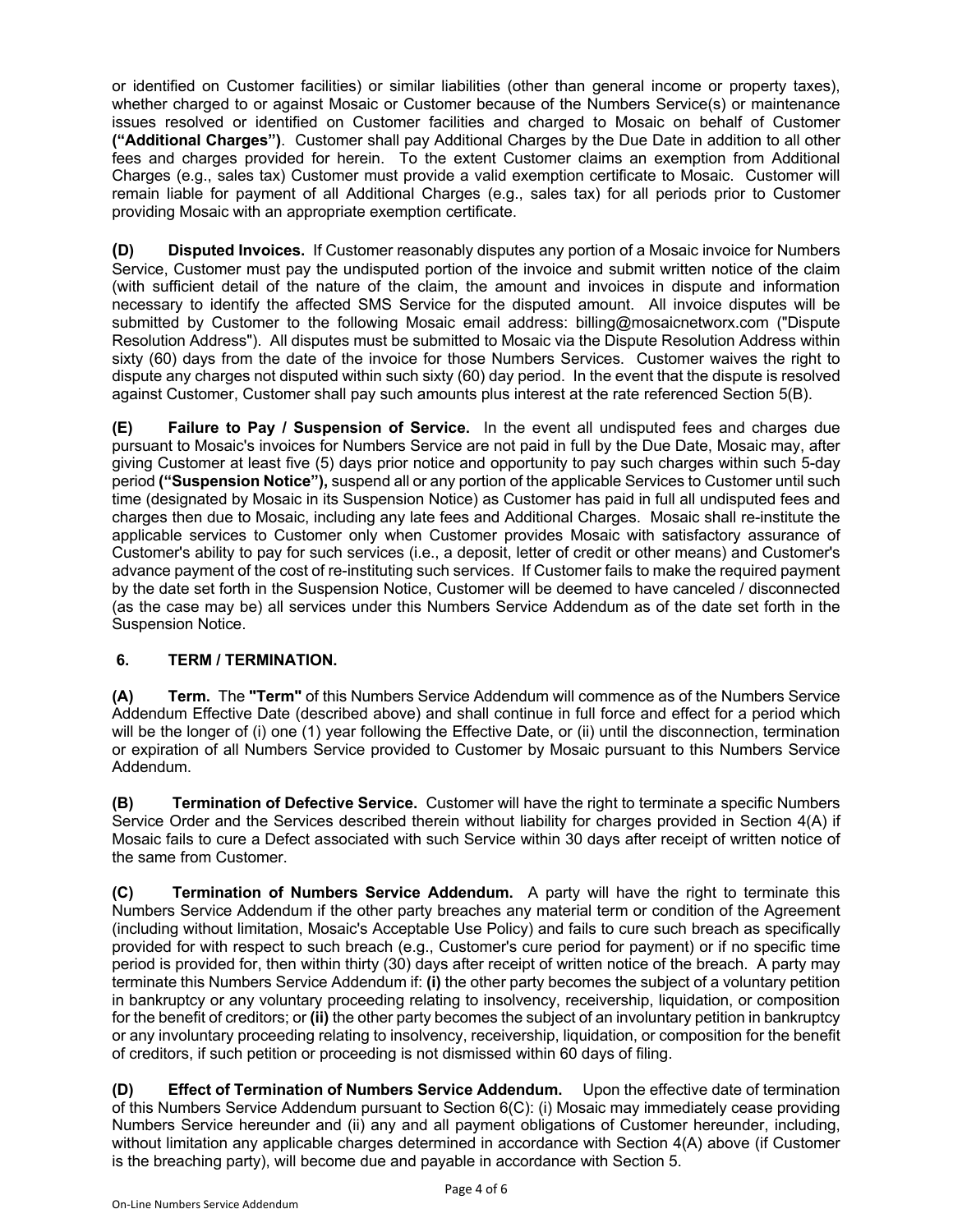**(E) Survival of Terms.** In the event of any termination of this Numbers Service Addendum, the terms and provisions contained herein that by their sense and context are intended to survive the performance thereof by the parties hereto shall so survive the termination hereof, including without limitation the provisions for indemnification and the making of any payments by Customer due hereunder.

### **7. RESELL AND CUSTOMER END-USERS.**

Customer may resell the Numbers Service(s) to its own customers or end-users. Customer shall take full responsibility for management of its end-users. Customer shall be solely liable for amounts it cannot collect from the end-users. In addition, Customer is solely responsible for collecting from its end-users any payment of any applicable federal, state, local, or other governmental sales, use, excise, public utility, or other taxes, regulatory fees, and charges now in force or enacted in the future, or additional costs imposed, or charges that arise (e.g., intercarrier compensation charges or charges imposed by payphone operators arising from inbound calling) from or are a result of the Customer's provision of services to its end-users **(collectively, "Customer Costs of Service")**. Customer agrees to indemnify and hold Mosaic, Mosaic's suppliers used in the provision of Numbers Service, and the parent companies, sister companies, employees, directors, officers and shareholders of the same, harmless from and against any and all claims (including claims for Customer Costs of Service), liabilities, losses, judgments, damages and expenses, including without limitation attorneys' fees and costs of litigation, incurred or suffered by such party relating to or arising out of any acts or omissions of Customer's end-users and Customer's provision of services to its end-users.

### **8. TRAFFIC AND** Numbers**.**

**(A) Jurisdictional Nature of Traffic.** Any voice over internet or other internet telephony traffic (i.e., VOIP) facilitated by Customer using Numbers Service will be subject to applicable laws, rules and regulation of state and federal authorities including, but not limited to, the jurisdictional nature of such traffic.

**(B) Emergency Services. CUSTOMER HEREBY REPRESENTS AND WARRANTS THAT IT IS NOT RELYING ON MOSAIC IN ANY WAY TO PROVIDE 911, E911 OR ANY OTHER EMERGENCY SERVICES ("911")**. Customer warrants and represents that it assumes all liability related to 911, E911 or any other emergency services associated directly and indirectly with its services to its end-user customers or to any holder of a telephone number issued by Mosaic pursuant to this Numbers Service Addendum. Customer shall include in an appropriate contract with its End Users that relates to Numbers Service provided under this Agreement a limitation of liability that limits its own and Mosaic's liability to any End-User of Customer and provides that Mosaic shall not incur any liability, direct or indirect, to any person who dials or attempts to dial the digits "911" or to any other person who may be affected by the dialing of the digits "911". Customer agrees to release, indemnify, defend and hold harmless Mosaic from and against any and all claims, losses, damages, fines, penalties, costs and expenses (including, without limitation, reasonable attorney's fees) arising out of Customer or an end-user's dialing of "911" or attempt to dial "911", whether or not such loss was foreseeable.

**(C) Blocking and Traffic Not to Be Exchanged.** Unless specified in this Numbers Service Addendum or mutually agreed to by the parties in a Numbers Service Order {specifically acknowledged and subscribed to by an authorized representative of each party}, Customer shall not use Numbers Service hereunder for inbound collect calls or calls to any other numbers or services (including, but not limited to, chat lines) where under normal telecommunications industry arrangements the calling party is to be billed for the call by the calling party's carrier on behalf of the terminating carrier or service provider or the terminating carrier's customer. Mosaic reserves the right to block any unique telecommunications services, including, but not limited to, 311, 411, 611, 976, 500, 700 and 900 numbers.

**(D) CLLI and LERG Responsibilities.** Upon assignment of Numbers to Customer, and as necessary to comply with industry standards, Mosaic will also assign Location Routing Numbers (LRNs), Common Language Location Identification (CLLI) codes and other related industry codes for each of the Customer POIs to be associated with the numbers, and Mosaic will also make all associated entries in the Local Exchange Routing Guide (LERG) and other industry information databases needed to assure correct routing of inbound traffic to the assigned numbers.

**(E) Number Management.** Numbers provided pursuant to purchase of the Numbers Service are subject to availability within the Mosaic's service territory and in accordance with state and federal laws and regulations. Mosaic reserves the right to limit the amount of such numbers assigned to any one Customer.